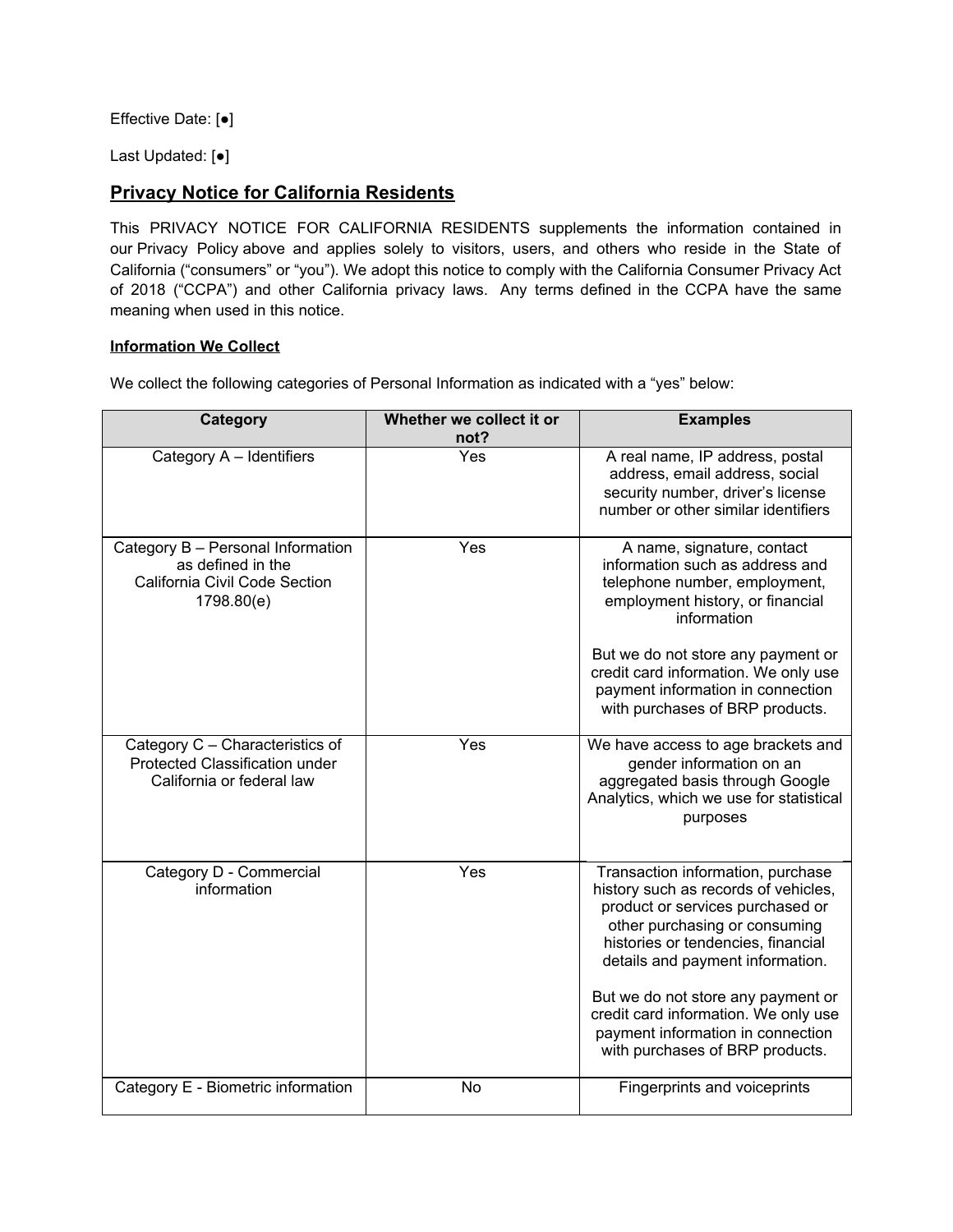| Category F - Internet or other<br>electronic network activity<br>information          | Yes        | Browsing history, search history,<br>online behavior, interest data, and<br>interactions with our and other<br>websites, applications, systems and<br>advertisements |
|---------------------------------------------------------------------------------------|------------|----------------------------------------------------------------------------------------------------------------------------------------------------------------------|
| Category G - Geolocation data                                                         | <b>Yes</b> | Device location                                                                                                                                                      |
| Category H - Audio, electronic,<br>visual and similar information                     | Yes        | Service call recordings, images and<br>3D models created in connection<br>with our business activities                                                               |
| Category I - Professional or<br>employment-related information                        | Yes        | Occupation, job title, or professional<br>association membership information                                                                                         |
| Category J - Education information                                                    | Yes        | Education level on the basis of<br>postal codes                                                                                                                      |
| Category K - Inferences drawn from<br>any of the Personal Information<br>listed above | Yes        | To create a profile or summary<br>about, for example, an individual's<br>preferences and likelihood to<br>purchase our vehicles, products or<br>services             |

We collect the categories of Personal Information listed above from you and from other categories of sources, which sources are further detailed in the section "WHAT KIND OF PERSONAL INFORMATION DO WE COLLECT" of our Privacy Policy.

# **Use of Personal Information**

We may use this Personal Information to accomplish our business purposes and objectives, as further described in the section "HOW DO WE USE YOUR PERSONAL INFORMATION" of our Privacy Policy.

#### **Sharing Personal Information**

We may disclose the Personal Information we collected on you to a limited range of third parties. We refer you to the section "HOW DO WE SHARE YOUR PERSONAL INFORMATION" of our Privacy Policy for more details.

#### **Disclosures of Personal Information for a Business Purpose**

In the preceding twelve (12) months, we have disclosed the following categories of personal information for a business purpose:

- **Category A:** Identifiers.
- **Category B**: California Customer Records personal information categories.
- **● Category F:** Internet or other similar network activity.

## **Sales of Personal Information**

We do not sell your Personal Information to third parties for their commercial purposes, except when you specifically allow us to do so.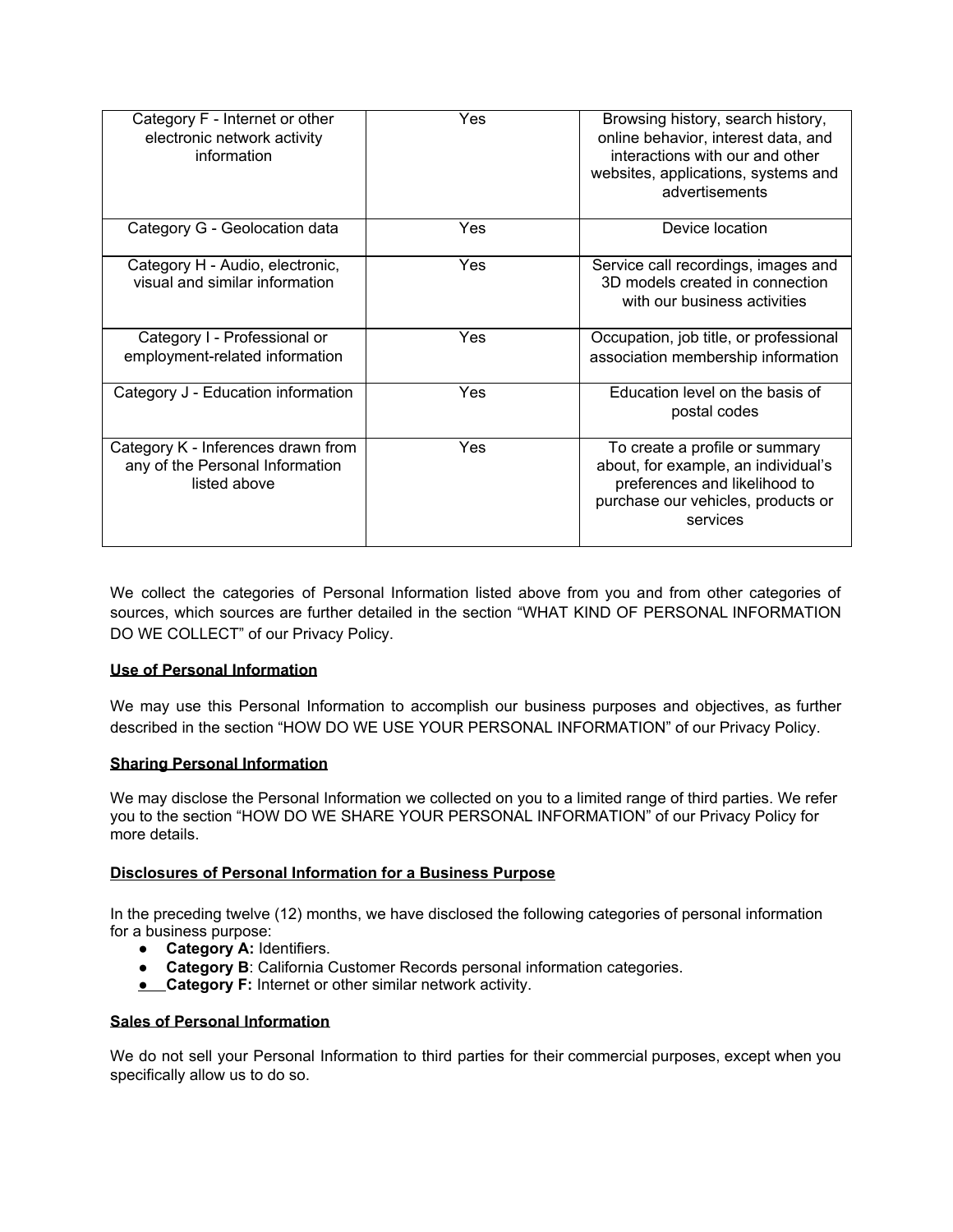In the preceding twelve (12) months, we have not sold any Personal Information. Please also note that any third parties who would purchase the Personal Information we hold, would be prohibited from reselling it unless you have received explicit notice and an opportunity to opt-out of further sales.

## **Your Rights and Choices**

You have certain rights regarding your Personal Information, as described in the section "YOUR RIGHTS OVER YOUR PERSONAL INFORMATION" of our Privacy Policy. Under the CCPA, you also have the specific rights described below:

(a) Right to request that we disclose to you:

(i) the categories of personal information we collected about you and the categories of sources from which we collected such information;

(ii) the specific pieces of personal information we collected about you;

(iii) the business or commercial purpose for collecting Personal Information about you; and

(iv) the categories of personal information about you that we shared or disclosed and the categories of third parties with whom we shared or to whom we disclosed such information in the preceding 12 months.

(b) Right to request that we delete (and direct our service providers to delete) Personal Information we collected from you subject to certain exceptions. We may deny your deletion request in certain circumstances, including for health or safety related matters, such as safety recall or warranty matters regarding your BRP product(s), in order to comply with a legal obligation or as otherwise provided for in the CCPA.

(c) Right to not be discriminated against in pricing and services because you exercise any of your rights under the CCPA. BRP does not offer financial incentives or price or service differences to consumers in exchange for the retention or sale of a consumer's personal information.

(d) Right to direct us not to sell your Personal Information at any time (the "right to opt-out").

#### **Exercising Your Rights**

You can exercise your rights described above, by submitting a verifiable consumer request to us either:

- by email at [privacyofficer@brp.com](mailto:privacyofficer@brp.com); or
- by calling us at 1-888-272-9222.

To exercise the right to opt-out, you may submit a request to us by clicking here: Do Not Sell My [Personal](mailto:privacyofficer@brp.com) [Information.](mailto:privacyofficer@brp.com) Once you make an opt-out request, we will wait at least 12 months before asking you to reauthorize Personal Information sales.

Only you or a person registered with the California Secretary of State that you authorize to act on your behalf, may make a verifiable consumer request related to your Personal Information. You may be required to submit proof of your identity for these requests to be processed as a verifiable consumer request and we may not be able to comply with your request if we are unable to confirm your identity or to connect the information you submit in your request with Personal Information in our possession.